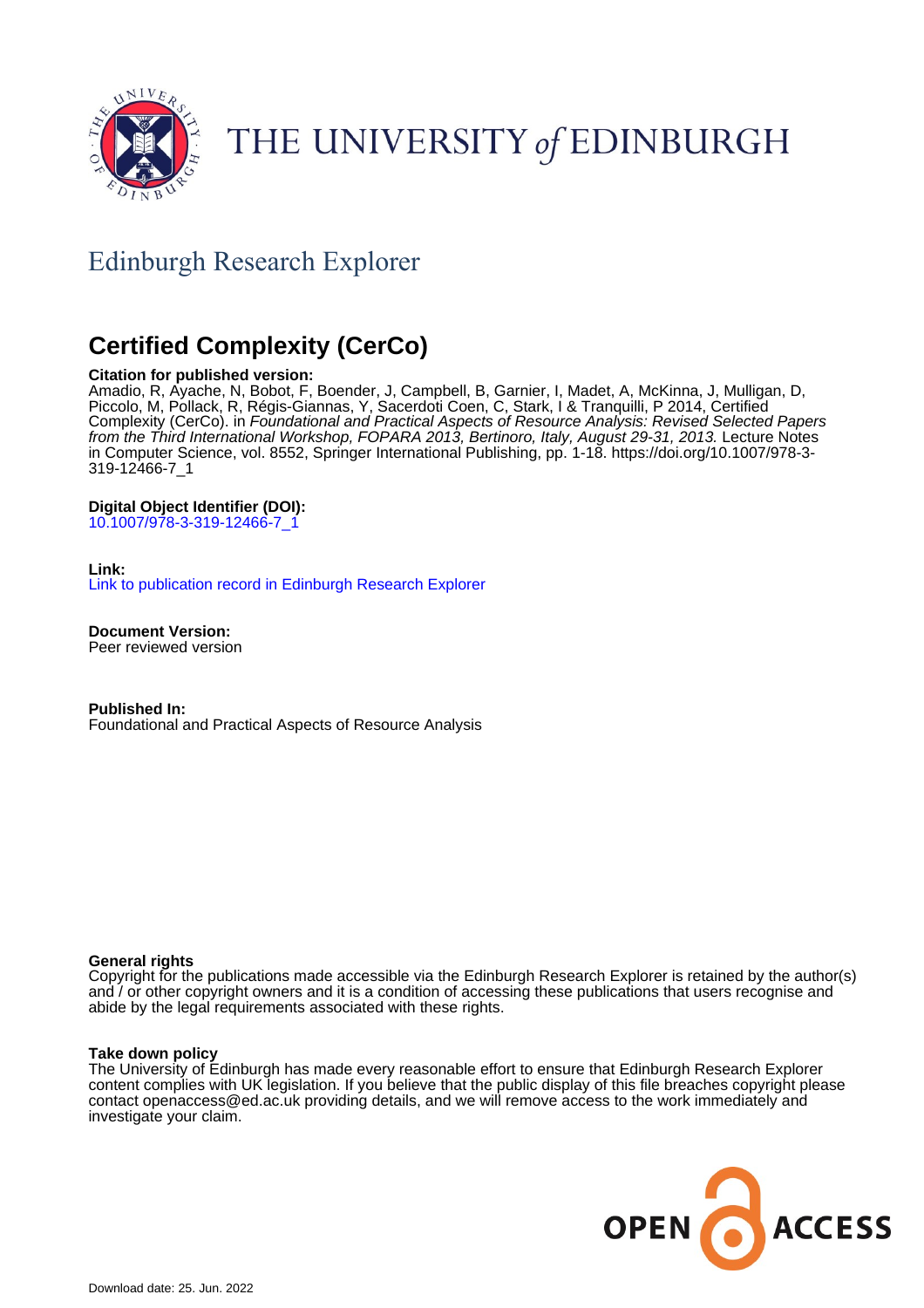# Certified Complexity (CerCo)?

R. M. Amadio<sup>4</sup>, N. Ayache<sup>3,4</sup>, F. Bobot<sup>3,4</sup>, J. P. Boender<sup>1</sup>, B. Campbell<sup>2</sup>, I. Garnier<sup>2</sup>, A. Madet<sup>4</sup>, J. McKinna<sup>2</sup>, D. P. Mulligan<sup>1</sup>, M. Piccolo<sup>1</sup>, R. Pollack<sup>2</sup>, Y. Régis-Gianas<sup>3,4</sup>, C. Sacerdoti Coen<sup>1</sup>, I. Stark<sup>2</sup>, and P. Tranquilli<sup>1</sup>

<sup>1</sup> Dipartimento di Informatica - Scienza e Ingegneria, Universitá di Bologna  $2$  LFCS, School of Informatics, University of Edinburgh <sup>3</sup> INRIA (Team  $\pi r^2$ )

 $^4\,$ Universitè Paris Diderot

Abstract. We provide an overview of the FET-Open Project CerCo ('Certified Complexity'). Our main achievement is the development of a technique for analysing non-functional properties of programs (time, space) at the source level with little or no loss of accuracy and a small trusted code base. The core component is a C compiler, verified in Matita, that produces an instrumented copy of the source code in addition to generating object code. This instrumentation exposes, and tracks precisely, the actual (non-asymptotic) computational cost of the input program at the source level. Untrusted invariant generators and trusted theorem provers may then be used to compute and certify the parametric execution time of the code.

# 1 Introduction

Programs can be specified with both functional constraints (what the program must do) and non-functional constraints (what time, space or other resources the program may use). In the current state of the art, functional properties are verified by combining user annotations—preconditions, invariants, and so on—with a multitude of automated analyses—invariant generators, type systems, abstract interpretation, theorem proving, and so on—on the program's high-level source code. By contrast, many non-functional properties are verified using analyses on low-level object code, but these analyses may then need information about the high-level functional behaviour of the program that must then be reconstructed. This analysis on low-level object code has several problems:

- It can be hard to deduce the high-level structure of the program after compiler optimisations. The object code produced by an optimising compiler may have radically different control flow to the original source code program.
- Techniques that operate on object code are not useful early in the development process of a program, yet problems with a program's design or implementation are cheaper to resolve earlier in the process, rather than later.

<sup>?</sup> The project CerCo acknowledges the financial support of the Future and Emerging Technologies (FET) programme within the Seventh Framework Programme for Research of the European Commission, under FET-Open grant number: 243881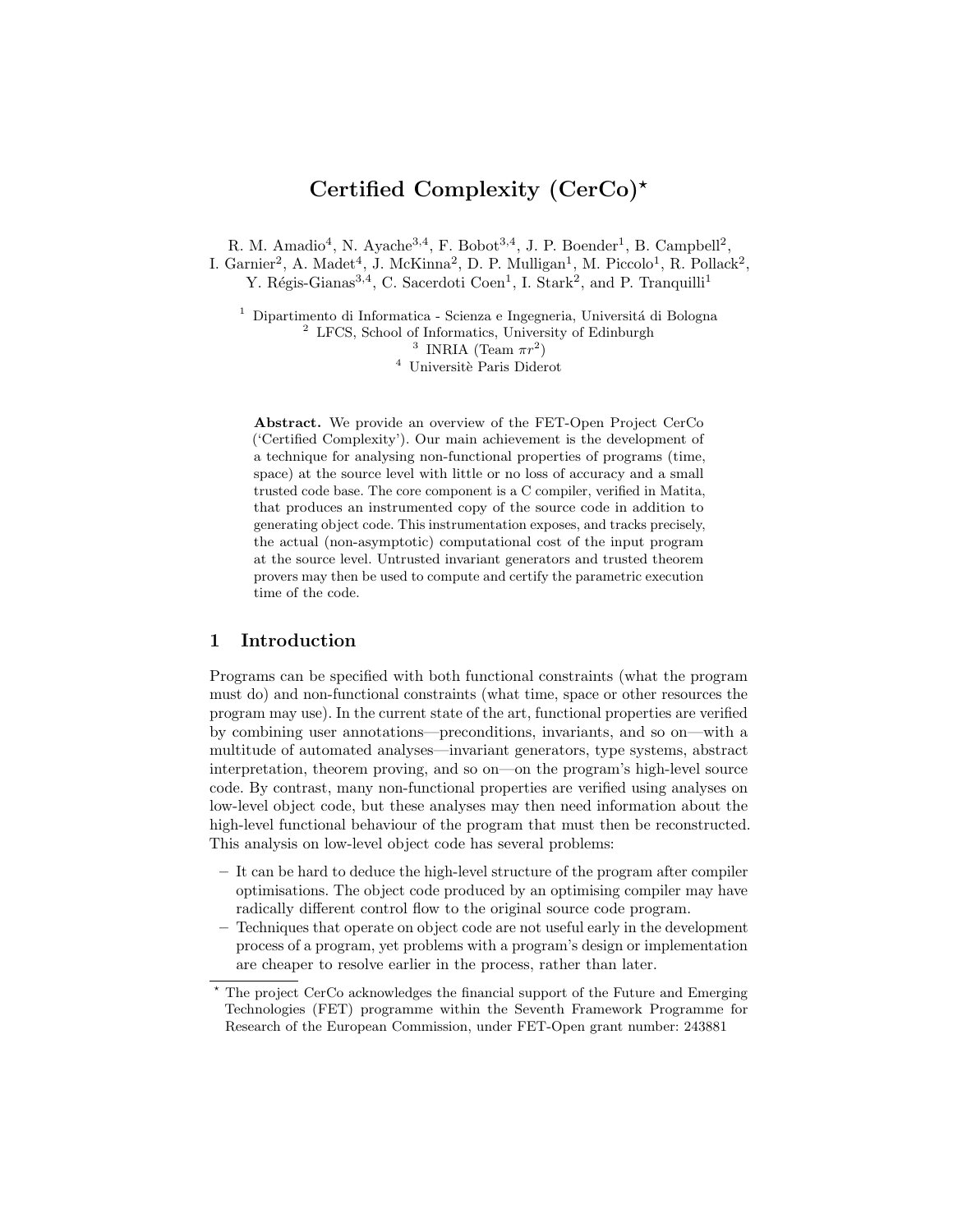- Parametric cost analysis is very hard: how can we reflect a cost that depends on the execution state, for example the value of a register or a carry bit, to a cost that the user can understand looking at the source code?
- Performing functional analyses on object code makes it hard for the programmer to provide information about the program and its expected execution, leading to a loss of precision in the resulting analyses.

Vision and approach. We want to reconcile functional and non-functional analyses: to share information and perform both at the same time on high-level source code. What has previously prevented this approach is the lack of a uniform and precise cost model for high-level code as each statement occurrence is compiled differently, optimisations may change control flow, and the cost of an object code instruction may depend on the runtime state of hardware components like pipelines and caches, all of which are not visible in the source code.

We envision a new generation of compilers that track program structure through compilation and optimisation and exploit this information to define a precise, non-uniform cost model for source code that accounts for runtime state. With such a cost model we can reduce non-functional verification to the functional case and exploit the state of the art in automated high-level verification [\[18\]](#page-17-0). The techniques currently used by the Worst Case Execution Time (WCET) community, who perform analyses on object code, are still available but can be coupled with additional source-level analyses. Where our approach produces overly complex cost models, safe approximations can be used to trade complexity with precision. Finally, source code analysis can be used early in the development process, when components have been specified but not implemented, as modularity means that it is enough to specify the non-functional behaviour of missing components.

Contributions. We have developed the labelling approach  $[5]$ , a technique to implement compilers that induce cost models on source programs by very lightweight tracking of code changes through compilation. We have studied how to formally prove the correctness of compilers implementing this technique, and have implemented such a compiler from C to object binaries for the 8051 microcontroller for predicting execution time and stack space usage, verifying it in an interactive theorem prover. As we are targeting an embedded microcontroller we do not consider dynamic memory allocation.

To demonstrate source-level verification of costs we have implemented a Frama-C plugin [\[10\]](#page-17-2) that invokes the compiler on a source program and uses it to generate invariants on the high-level source that correctly model low-level costs. The plugin certifies that the program respects these costs by calling automated theorem provers, a new and innovative technique in the field of cost analysis. Finally, we have conducted several case studies, including showing that the plugin can automatically compute and certify the exact reaction time of Lustre [\[7\]](#page-17-3) data flow programs compiled into C.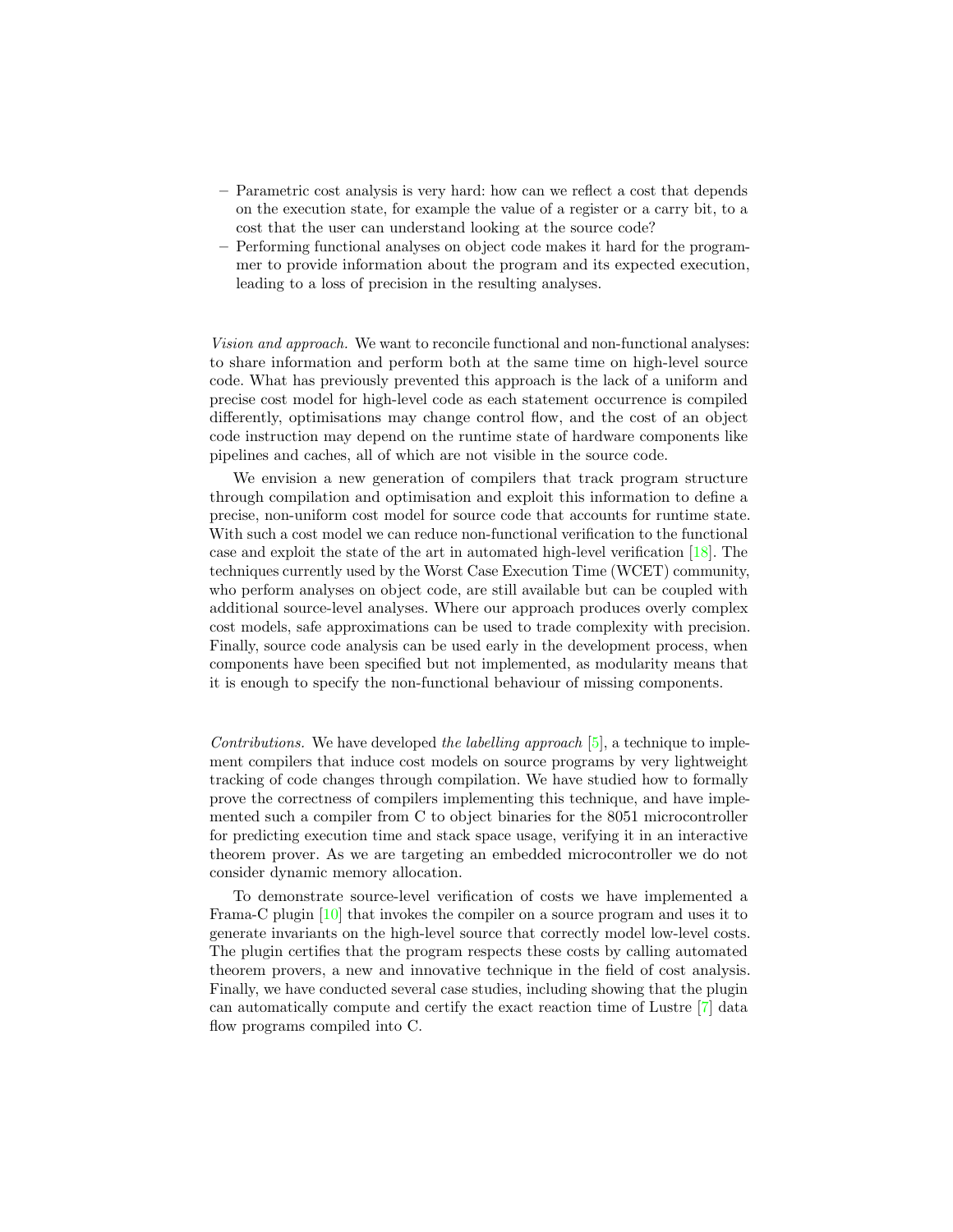### 2 Project context and approach

Formal methods for verifying functional properties of programs have now reached a level of maturity and automation that their adoption is slowly increasing in production environments. For safety critical code, it is becoming commonplace to combine rigorous software engineering methodologies and testing with static analyses, taking the strengths of each and mitigating their weaknesses. Of particular interest are open frameworks for the combination of different formal methods, where the programs can be progressively specified and enriched with new safety guarantees: every method contributes knowledge (e.g. new invariants) that becomes an assumption for later analysis.

The outlook for verifying non-functional properties of programs (time spent, memory used, energy consumed) is bleaker. Most industries verify that real time systems meet their deadlines by simply performing many runs of the system and timing their execution, computing the maximum time and adding an empirical safety margin, claiming the result to be a bound for the WCET of the program. Formal methods and software to statically analyse the WCET of programs exist, but they often produce bounds that are too pessimistic to be useful. Recent advancements in hardware architecture have been focused on the improvement of the average case performance, not the predictability of the worst case. Execution time is becoming increasingly dependent on execution history and the internal state of hardware components like pipelines and caches. Multi-core processors and non-uniform memory models are drastically reducing the possibility of performing static analysis in isolation, because programs are less and less time composable. Clock-precise hardware models are necessary for static analysis, and obtaining them is becoming harder due to the increased sophistication of hardware design.

Despite these problems, the need for reliable real time systems and programs is increasing, and there is pressure from the research community for the introduction of hardware with more predictable behaviour, which would be more suitable for static analysis. One example, being investigated by the Proartis project [\[8\]](#page-17-4), is to decouple execution time from execution history by introducing randomisation.

In CerCo [\[2\]](#page-17-5) we do not address this problem, optimistically assuming that improvements in low-level timing analysis or architecture will make verification feasible in the longer term. Instead, the main objective of our work is to bring together the static analysis of functional and non-functional properties, which in the current state of the art are independent activities with limited exchange of information: while the functional properties are verified on the source code, the analysis of non-functional properties is performed on object code to exploit clock-precise hardware models.

#### 2.1 Current object-code methods

Analysis currently takes place on object code for two main reasons. First, there cannot be a uniform, precise cost model for source code instructions (or even basic blocks). During compilation, high level instructions are broken up and reassembled in context-specific ways so that identifying a fragment of object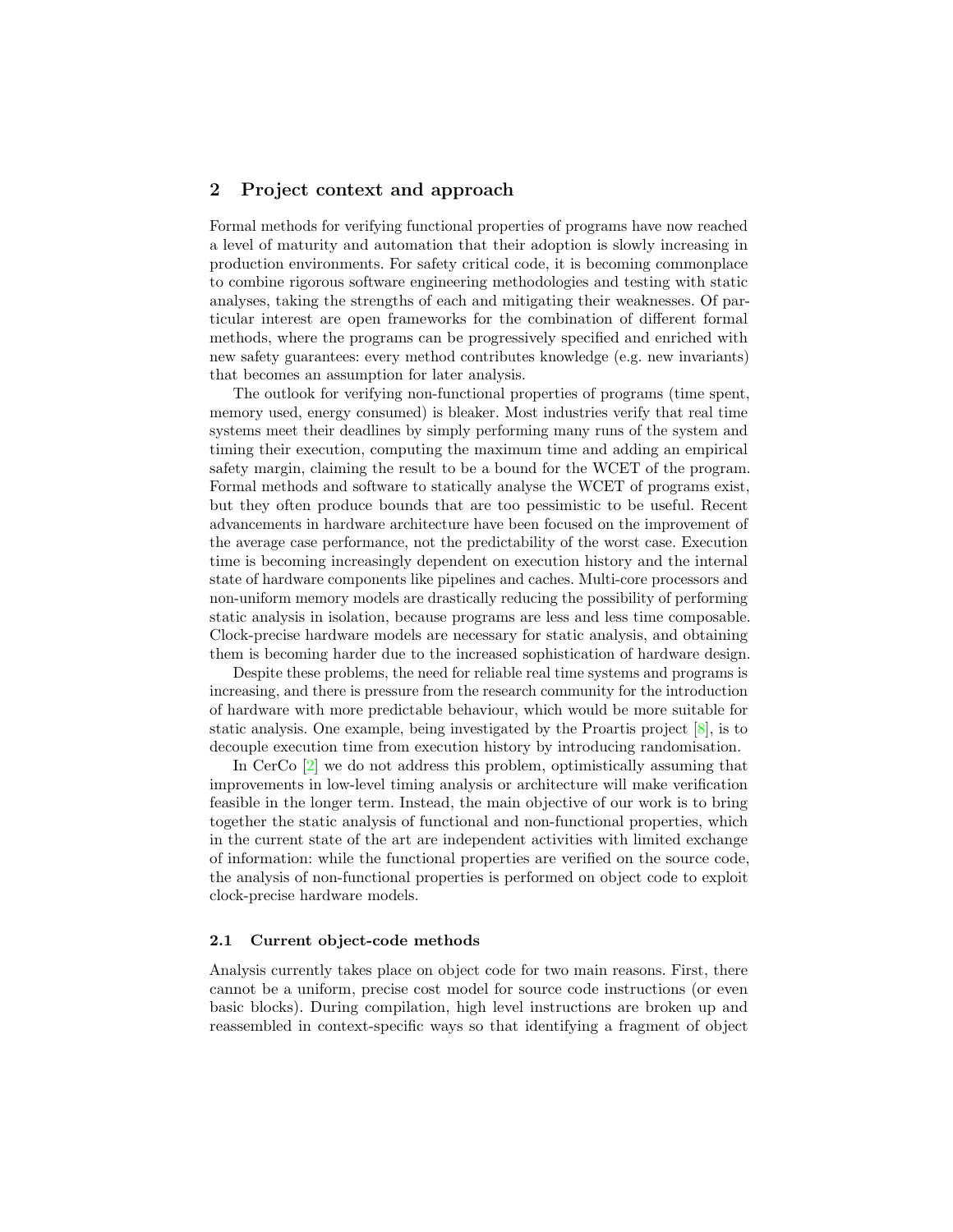code and a single high level instruction is infeasible. Even the control flow of the object and source code can be very different as a result of optimisations, for example aggressive loop optimisations may completely transform source level loops. Despite the lack of a uniform, compilation- and program-independent cost model on the source language, the literature on the analysis of non-asymptotic execution time on high level languages assuming such a model is growing and gaining momentum. However, unless we provide a replacement for such cost models, this literature's future practical impact looks to be minimal. Some hope has been provided by the EmBounded project [\[11\]](#page-17-6), which compositionally compiles high-level code to a byte code that is executed by an interpreter with guarantees on the maximal execution time spent for each byte code instruction. This provides a uniform model at the expense of the model's precision (each cost is a pessimistic upper bound) and the performance of the executed code (because the byte code is interpreted compositionally instead of performing a fully non-compositional compilation).

The second reason to perform the analysis on the object code is that bounding the worst case execution time of small code fragments in isolation (e.g. loop bodies) and then adding up the bounds yields very poor estimates as no knowledge of the hardware state prior to executing the fragment can be assumed. By analysing longer runs the bound obtained becomes more precise because the lack of information about the initial state has a relatively small impact.

To calculate the cost of an execution, value and control flow analyses are required to bound the number of times each basic block is executed. Currently, state of the art WCET analysis tools, such as AbsInt's aiT toolset [\[1\]](#page-17-7), perform these analyses on object code, where the logic of the program is harder to reconstruct and most information available at the source code level has been lost; see [\[17\]](#page-17-8) for a survey. Imprecision in the analysis can lead to useless bounds. To augment precision, the tools ask the user to provide constraints on the object code control flow, usually in the form of bounds on the number of iterations of loops or linear inequalities on them. This requires the user to manually link the source and object code, translating his assumptions on the source code (which may be wrong) to object code constraints. The task is error prone and hard, especially in the presence of complex compiler optimisations.

Traditional techniques for WCET that work on object code are also affected by another problem: they cannot be applied before the generation of the object code. Functional properties can be analysed in early development stages, while analysis of non-functional properties may come too late to avoid expensive changes to the program architecture.

#### 2.2 CerCo's approach

In CerCo we propose a radically new approach to the problem: we reject the idea of a uniform cost model and we propose that the compiler, which knows how the code is translated, must return the cost model for basic blocks of high level instructions. It must do so by keeping track of the control flow modifications to reverse them and by interfacing with processor timing analysis.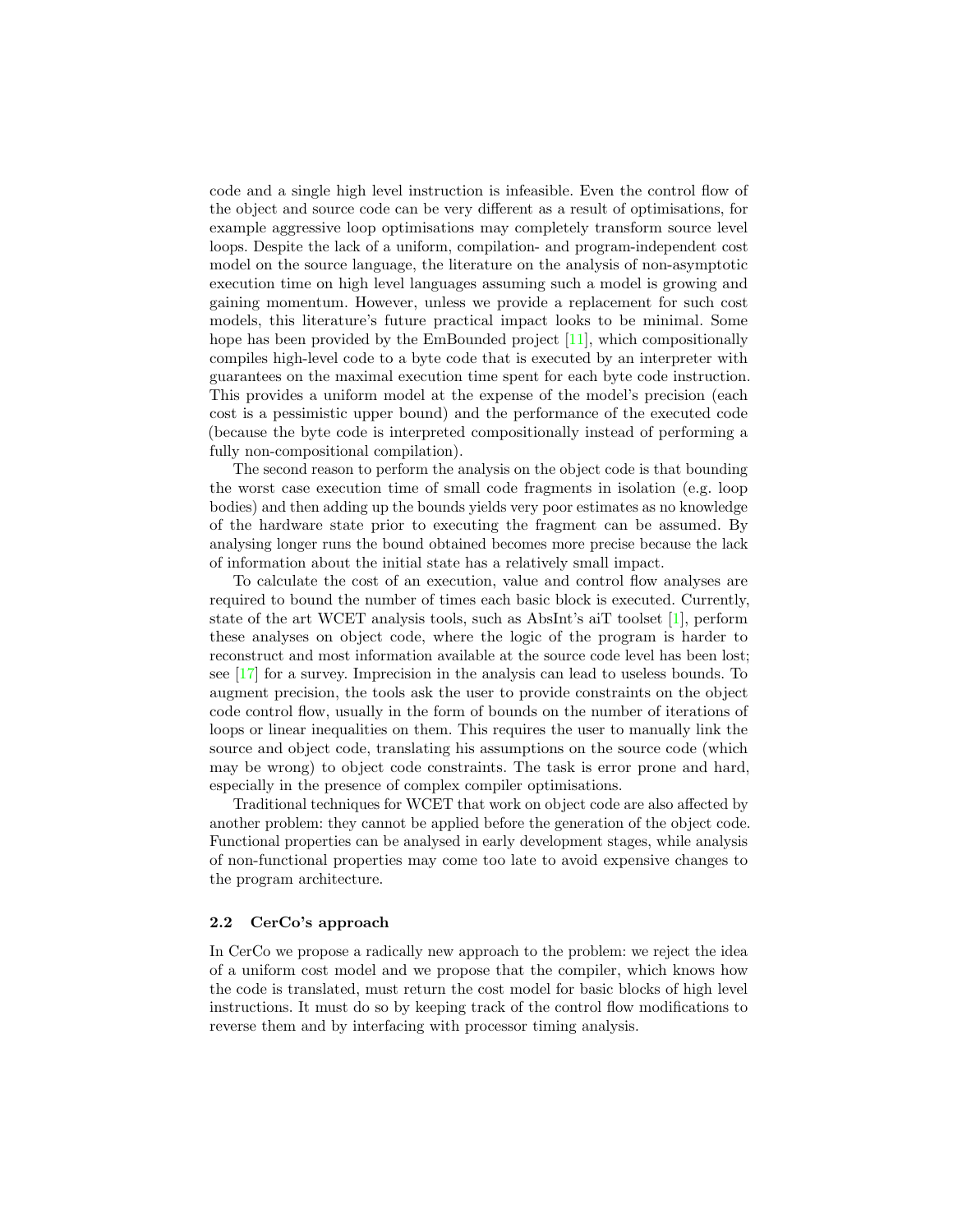By embracing compilation, instead of avoiding it like EmBounded did, a CerCo compiler can both produce efficient code and return costs that are as precise as the processor timing analysis can be. Moreover, our costs can be parametric: the cost of a block can depend on actual program data, on a summary of the execution history, or on an approximated representation of the hardware state. For example, loop optimisations may assign a cost to a loop body that is a function of the number of iterations performed. As another example, the cost of a block may be a function of the vector of stalled pipeline states, which can be exposed in the source code and updated at each basic block exit. It is parametricity that allows one to analyse small code fragments without losing precision. In the analysis of the code fragment we do not have to ignore the initial hardware state, rather, we may assume that we know exactly which state (or mode, as the WCET literature calls it) we are in.

The CerCo approach has the potential to dramatically improve the state of the art. By performing control and data flow analyses on the source code, the error prone translation of invariants is completely avoided. Instead, this work is done at the source level using tools of the user's choice. Any available technique for the verification of functional properties can be immediately reused and multiple techniques can collaborate together to infer and certify cost invariants for the program. There are no limitations on the types of loops or data structures involved. Parametric cost analysis becomes the default one, with non-parametric bounds used as a last resort when the user decides to trade the complexity of the analysis with its precision. A priori, no technique previously used in traditional WCET is lost: processor timing analyses can be used by the compiler on the object code, and the rest can be applied at the source code level. Our approach can also work in the early stages of development by axiomatically attaching costs to unimplemented components.

Software used to verify properties of programs must be as bug free as possible. The trusted code base for verification consists of the code that needs to be trusted to believe that the property holds. The trusted code base of state-of-theart WCET tools is very large: one needs to trust the control flow analyser, the linear programming libraries used, and also the formal models of the hardware under analysis, for example. In CerCo we are moving the control flow analysis to the source code and we are introducing a non-standard compiler too. To reduce the trusted code base, we implemented a prototype and a static analyser in an interactive theorem prover, which was used to certify that the costs added to the source code are indeed those incurred by the hardware. Formal models of the hardware and of the high level source languages were also implemented in the interactive theorem prover. Control flow analysis on the source code has been obtained using invariant generators, tools to produce proof obligations from generated invariants and automatic theorem provers to verify the obligations. If these tools are able to generate proof traces that can be independently checked, the only remaining component that enters the trusted code base is an off-the-shelf invariant generator which, in turn, can be proved correct using an interactive theorem prover. Therefore we achieve the double objective of allowing the use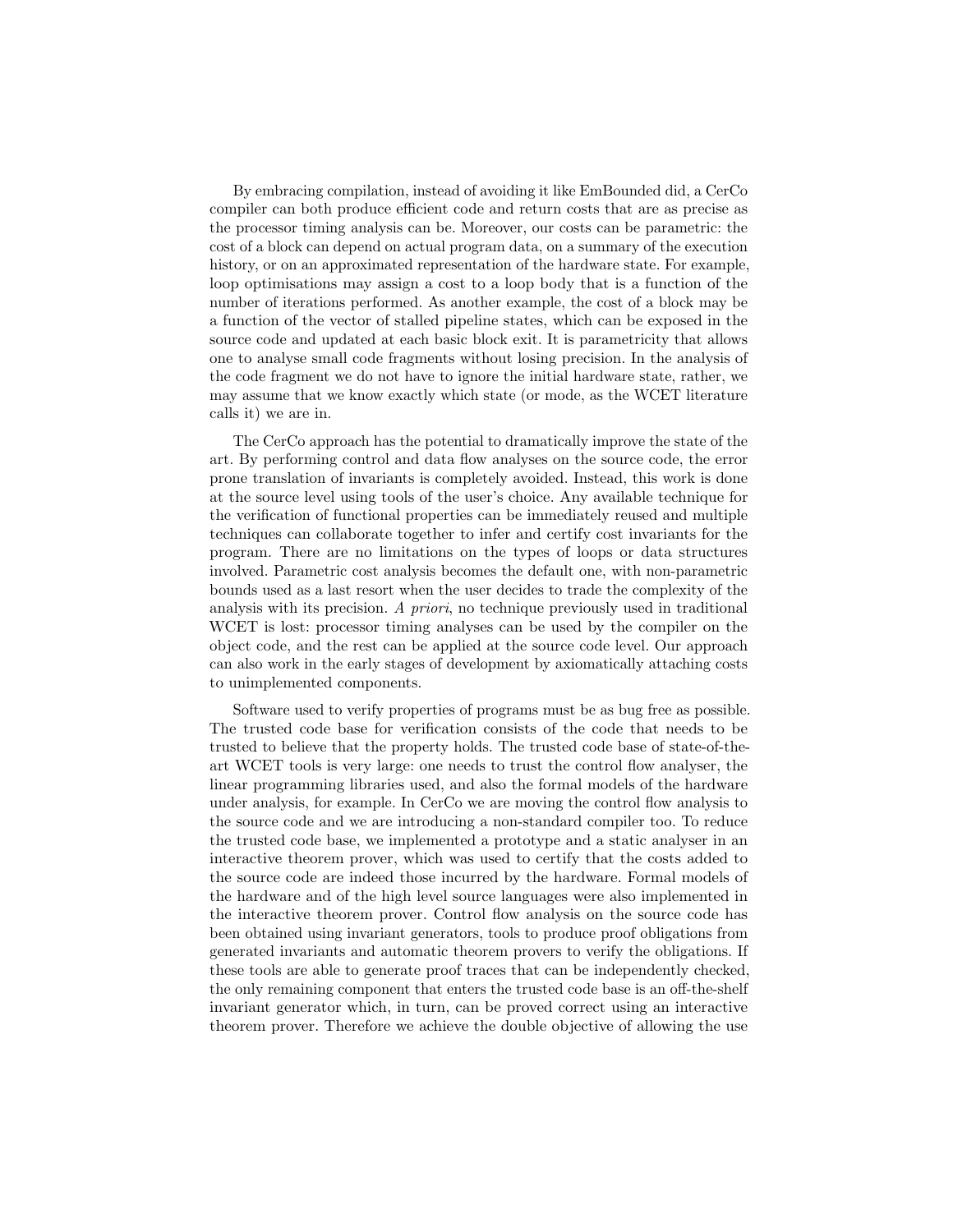

<span id="page-6-0"></span>Fig. 1. On the left: C code to count the number of elements in an array that are less than or equal to a given threshold. On the right: CerCo's interaction diagram. Components provided by CerCo are drawn with a solid border.

of more off-the-shelf components (e.g. provers and invariant generators) whilst reducing the trusted code base at the same time.

# <span id="page-6-1"></span>3 The typical CerCo workflow

We illustrate the workflow we envisage (on the right of [Figure 1\)](#page-6-0) on an example program (on the left of [Figure 1\)](#page-6-0). The user writes the program and feeds it to the CerCo compiler, which outputs an instrumented version of the same program that updates global variables that record the elapsed execution time and the stack space usage. The red lines in [Figure 2](#page-8-0) introducing variables, functions and function calls starting with \_\_cost and \_\_stack are the instrumentation introduced by the compiler. For example, the two calls at the start of count say that 4 bytes of stack are required, and that it takes 111 cycles to reach the next cost annotation (in the loop body). The compiler measures these on the labelled object code that it generates.

The annotated program can then be enriched with complexity assertions in the style of Hoare logic, that are passed to a deductive platform (in our case Frama-C). We provide as a Frama-C cost plugin a simple automatic synthesiser for complexity assertions which can be overridden by the user to increase or decrease accuracy. These are the blue comments starting with /\*@ in [Figure 2,](#page-8-0) written in Frama-C's specification language, ACSL. From the assertions, a general purpose deductive platform produces proof obligations which in turn can be closed by automatic or interactive provers, ending in a proof certificate.

Twelve proof obligations are generated from [Figure 2](#page-8-0) (to prove that the loop invariant holds after one execution if it holds before, to prove that the whole program execution takes at most 1358 cycles, and so on). Note that the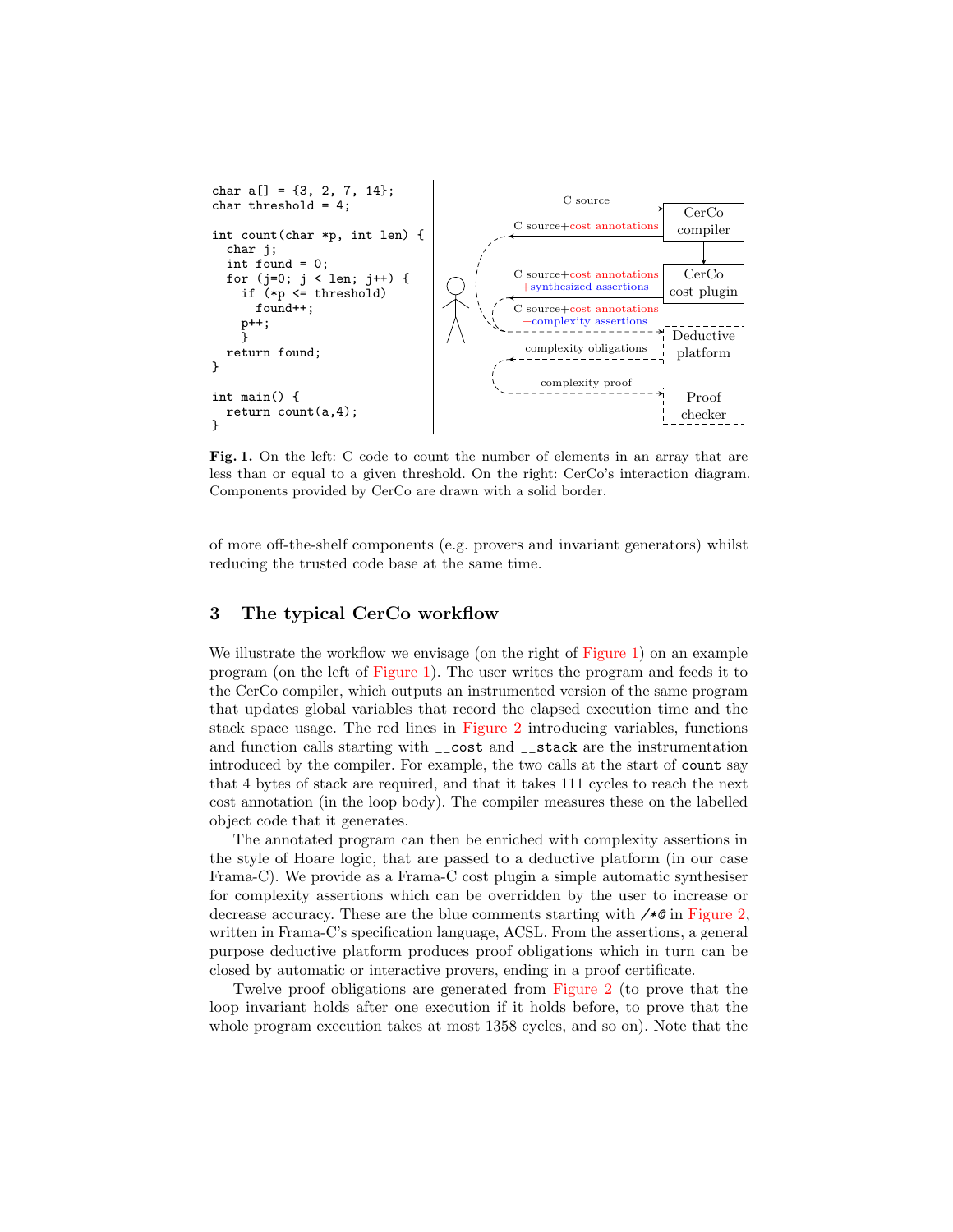synthesised time bound for count,  $178 + 214 * (1 + 1$ en) cycles, is parametric in the length of the array. The CVC3 prover closes all obligations within half a minute on routine commodity hardware. A simpler non-parametric version can be solved in a few seconds.

# 4 Main scientific and technical results

First we describe the basic labelling approach and our compiler implementations that use it. This is suitable for basic architectures with simple cost models. Then we will discuss the dependent labelling extension which is suitable for more advanced processor architectures and compiler optimisations. At the end of this section we will demonstrate automated high level reasoning about the source level costs provided by the compilers.

#### 4.1 The (basic) labelling approach

The labelling approach is the foundational insight that underlies all the developments in CerCo. It allows the evolution of basic blocks to be tracked throughout the compilation process in order to propagate the cost model from the object code to the source code without losing precision in the process.

Problem statement. Given a source program P, we want to obtain an instrumented source program  $P'$ , written in the same programming language, and the object code O such that: 1)  $P'$  is obtained by inserting into P some additional instructions to update global cost information like the amount of time spent during execution or the maximal stack space required; 2)  $P$  and  $P'$  must have the same functional behaviour, i.e. they must produce that same output and intermediate observables; 3)  $P$  and  $O$  must have the same functional behaviour; 4) after execution and in interesting points during execution, the cost information computed by  $P'$  must be an upper bound of the one spent by  $O$  to perform the corresponding operations (soundness property); 5) the difference between the costs computed by  $P'$  and the execution costs of  $O$  must be bounded by a program-dependent constant (precision property).

The labelling software components. We solve the problem in four stages [\[5\]](#page-17-1), implemented by four software components that are used in sequence.

The first component labels the source program  $P$  by injecting label emission statements in appropriate positions to mark the beginning of basic blocks. These are the positions where the cost instrumentation will appear in the final output. The syntax and semantics of the source programming language is augmented with label emission statements. The statement "EMIT  $\ell$ " behaves like a NOP instruction that does not affect the program state or control flow, but its execution is observable. For the example in Section [3](#page-6-1) this is just the original C code with "EMIT" instructions added at every point a \_\_cost\_incr call appears in the final code.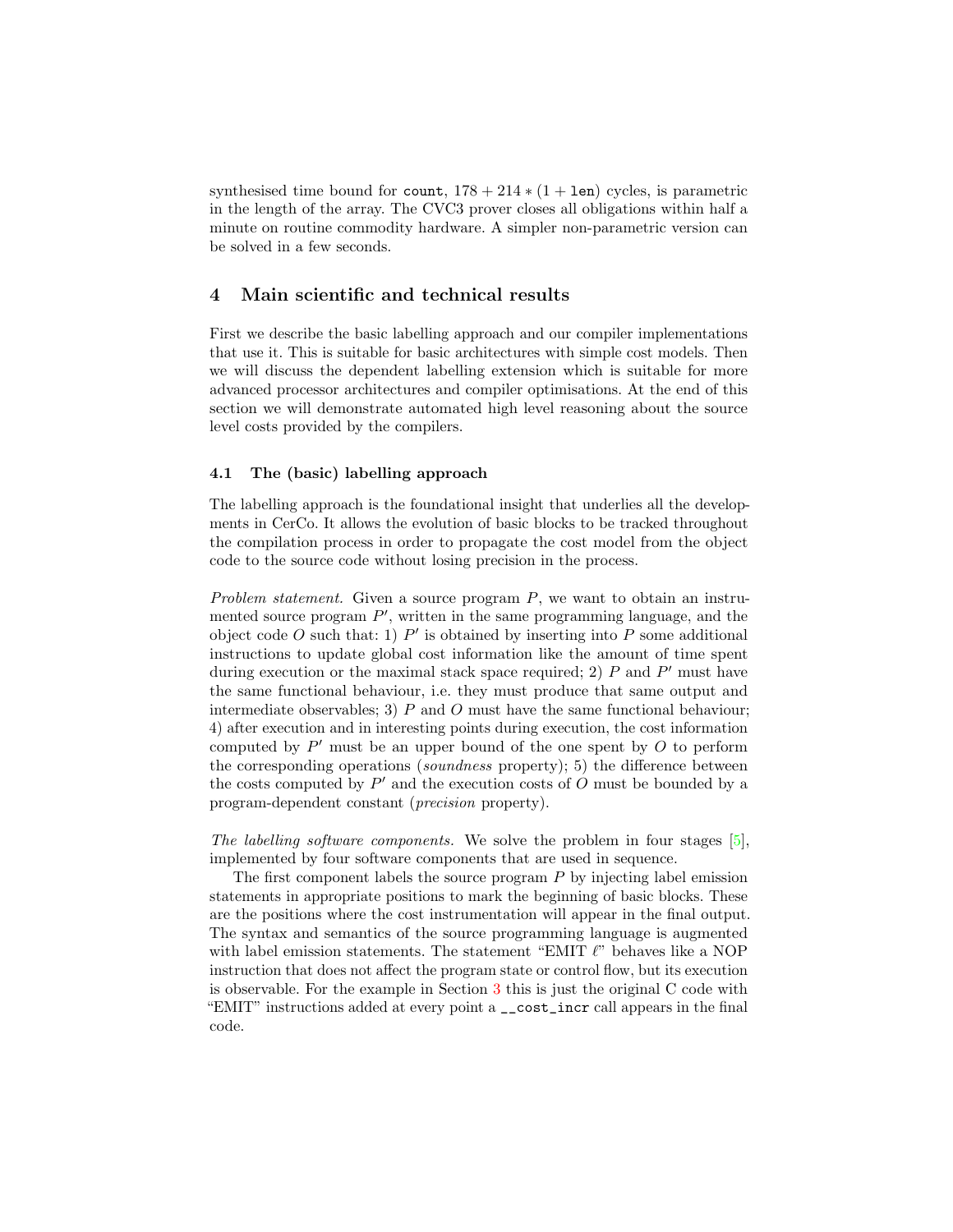```
int \lfloor \cdot \rfloor cost = 33, \lfloor \cdot \rfloor stack = 5, \lfloor \cdot \rfloor stack \lfloor \cdot \rfloor max = 5;
void __cost_incr(int incr) { __cost += incr; }
void __stack_incr(int incr) {
   __stack += incr;
   __stack_max = __stack_max < __stack ? __stack : __stack_max;
\mathbf{r}char a[4] = \{3, 2, 7, 14\}; char threshold = 4;
/*@ behavior stack_cost:
        ensures __stack_max <= __max(\old(__stack_max), 4+\old(__stack));
        ensures \text{_} == \odotld(\text{_}stack);
     behavior time_cost:
        ensures __cost <= \old(__cost)+(178+214*__max(1+\at(len,Pre), 0));
*/
int count(char *p, int len) {
  char j; int found = 0;
   __stack_incr(4); __cost_incr(111);
   \_1: /* internal */
   /*@ for time_cost: loop invariant
            \angle_cost <= \atop \cdots \atop = \atop \cdots \atop = \cdots214*(__max(\at((len-j)+1,__l), 0)-__max(1+(len-j), 0));
        for stack_cost: loop invariant
            {\tt _\_stack\_max} == \a{t}({\tt _\_stack\_max}, {\tt _\_l});
        for stack_cost: loop invariant
           _{{-}}stack == \at(_{{-}}stack,_{{-}}1);
        loop variant len-j;
  */
  for (j = 0; j < len; j++) {
        __cost_incr(78);
     if (*p \leq threshold) { \_cost\_incr(136); found ++; }
     else { _{\texttt{-cost\_incr}(114)}; }
     p ++;
  }
     cost\_incr(67);  _{\text{ }_\text{ }_\text{ }^\text{}}_\text{}_\text{} _{\text{ }^\text{}}_\text{} _{\text{ }^\text{}}_\text{} _{\text{}}^\text{}}_\text{} _{\text{}}^\text{}}_\text{} _{\text{}}^\text{}}_\text{} _{\text{}}^\text{}}_\text{} _{\text{}}^\text{}}_\text{} _{\text{}}^\text{}}_\text{} _{\text{}}^\text{}}_\text{} _{\text{}}^\text{}}_\text{} _{\text{}}^\text{}}_\text{}} _{\text{}}^\return found;
}
/*@ behavior stack_cost:
         ensures __stack_max <= __max(\old(__stack_max), 6+\old(__stack));
         ensures _stack = \old( _stack);
     behavior time_cost:
        ensures \text{\_cost} \leq \old(\text{\_cost})+1358;*/
int main(void) {
  int t;<br>
_ -stack_incr(2);
                           \_cost\_incr(110);t = count(a, 4);__stack_incr(-2);
  return t;
}
```
<span id="page-8-0"></span>Fig. 2. The instrumented version of the program in [Figure 1,](#page-6-0) with instrumentation added by the CerCo compiler in red and cost invariants added by the CerCo Frama-C plugin in blue. The \_\_cost, \_\_stack and \_\_stack\_max variables hold the elapsed time in clock cycles and the current and maximum stack usage. Their initial values hold the clock cycles spent in initialising the global data before calling main and the space required by global data (and thus unavailable for the stack).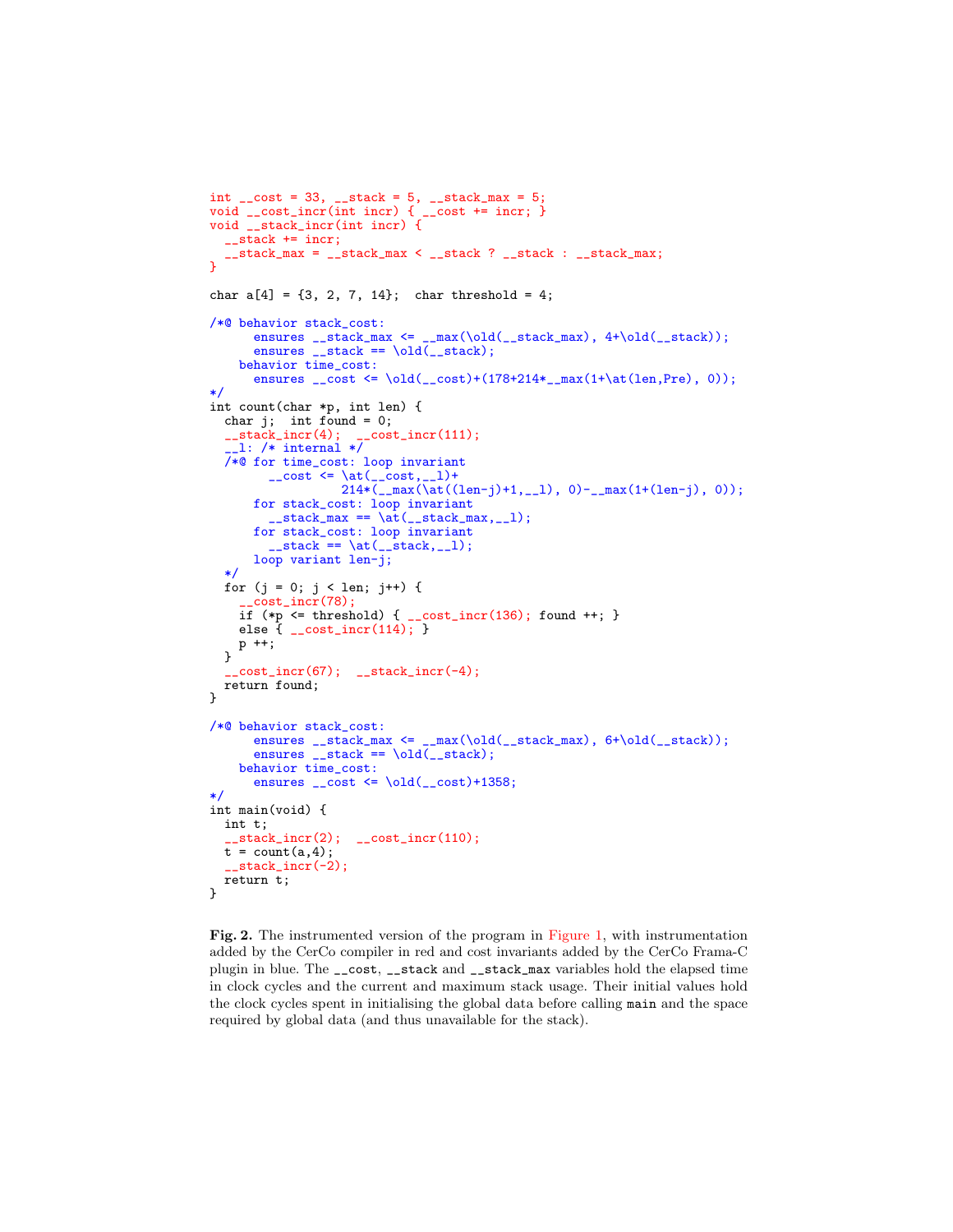The second component is a labelling preserving compiler. It can be obtained from an existing compiler by adding label emission statements to every intermediate language and by propagating label emission statements during compilation. The compiler is correct if it preserves both the functional behaviour of the program and the traces of observables, including the labels 'emitted'.

The third component analyses the labelled object code to compute the scope of each of its label emission statements, i.e. the instructions that may be executed after the statement and before a new label emission is encountered, and then computes the maximum cost of each. Note that we only have enough information at this point to compute the cost of loop-free portions of code. We will consider how to ensure that every loop is broken by a cost label shortly.

The fourth and final component replaces the labels in the labelled version of the source code produced at the start with the costs computed for each label's scope. This yields the instrumented source code. For the example, this is the code in [Figure 2,](#page-8-0) except for the specifications in comments, which we consider in Section [4.5.](#page-14-0)

Correctness. Requirements 1 and 2 hold because of the non-invasive labelling procedure. Requirement 3 can be satisfied by implementing compilation correctly. It is obvious that the value of the global cost variable of the instrumented source code is always equal to the sum of the costs of the labels emitted by the corresponding labelled code. Moreover, because the compiler preserves all traces, the sum of the costs of the labels emitted in the source and target labelled code are the same. Therefore, to satisfy the soundness requirement, we need to ensure that the time taken to execute the object code is equal to the sum of the costs of the labels emitted by the object code. We collect all the necessary conditions for this to happen in the definition of a sound labelling: a) all loops must be broken by a cost emission statement; b) all program instructions must be in the scope of some cost emission statement. This ensures that every label's scope is a tree of instructions, with the cost being the most expensive path. To satisfy also the precision requirement, we must make the scopes flat sequences of instructions. We require a *precise* labelling where every label is emitted at most once and both branches of each conditional jump start with a label emission statement.

The correctness and precision of the labelling approach only rely on the correctness and precision of the object code labelling. The simplest way to achieve that is to impose correctness and precision requirements on the source code labelling produced at the start, and to demand that the compiler preserves these properties too. The latter requirement imposes serious limitations on the compilation strategy and optimisations: the compiler may not duplicate any code that contains label emission statements, like loop bodies. Therefore various loop optimisations like peeling or unrolling are prevented. Moreover, precision of the object code labelling is not sufficient per se to obtain global precision: we implicitly assumed that a precise constant cost can be assigned to every instruction. This is not possible in the presence of stateful hardware whose state influences the cost of operations, like pipelines and caches. In Section [4.4](#page-12-0) we will see an extension of the basic labelling approach which tackles these problems.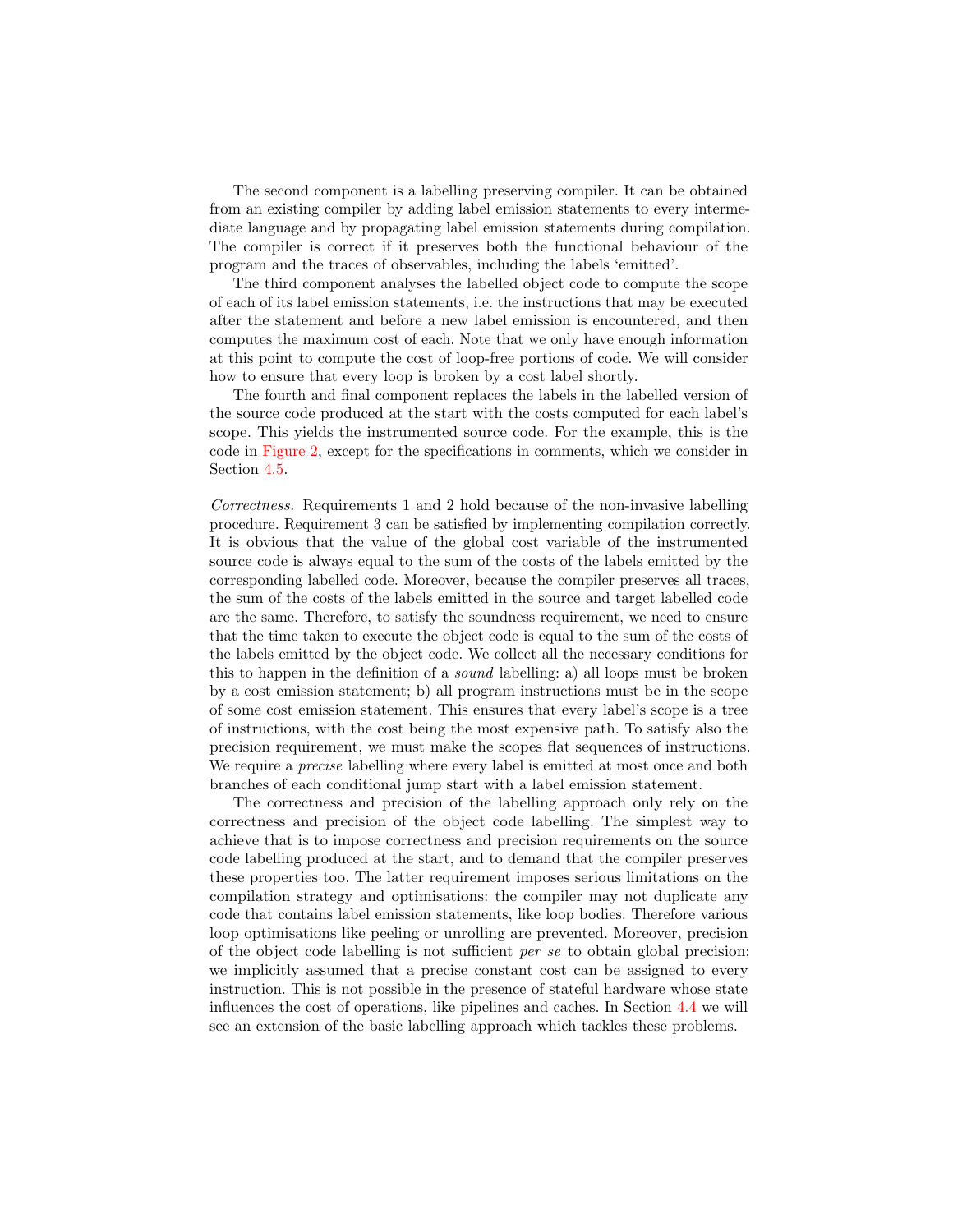In CerCo we have developed several cost preserving compilers based on the labelling approach. Excluding an initial certified compiler for a 'while' language, all remaining compilers target realistic source languages—a pure higher order functional language and a large subset of C with pointers, gotos and all data structures—and real world target processors—MIPS and the Intel 8051 processor family. Moreover, they achieve a level of optimisation that ranges from moderate (comparable to GCC level 1) to intermediate (including loop peeling and unrolling, hoisting and late constant propagation). We describe the C compilers in detail in the following section.

Two compilation chains were implemented for a purely functional higher-order language [\[3\]](#page-17-9). The two main changes required to deal with functional languages are: 1) because global variables and updates are not available, the instrumentation phase produces monadic code to 'update' the global costs; 2) the requirements for a sound and precise labelling of the source code must be changed when the compilation is based on CPS translations. In particular, we need to introduce labels emitted before a statement is executed and also labels emitted after a statement is executed. The latter capture code that is inserted by the CPS translation and that would escape all label scopes.

#### 4.2 The CerCo C compilers

We implemented two C compilers, one implemented directly in OCaml and the other implemented in Matita, an interactive theorem prover [\[4\]](#page-17-10). The first acted as a prototype for the second, but also supported MIPS and acted as a testbed for more advanced features such as the dependent labelling approach in Section [4.4.](#page-12-0)

The second C compiler is the *Trusted CerCo Compiler*, whose cost predictions are formally verified. The executable code is OCaml code extracted from the Matita implementation. The Trusted CerCo Compiler only targets the C language and the 8051/8052 family, and does not yet implement any advanced optimisations. Its user interface, however, is the same as the other version for interoperability purposes. In particular, the Frama-C CerCo plugin descibed in Section [4.5](#page-14-0) can work without recompilation with both of our C compilers.

The 8051 microprocessor is a very simple one, with constant-cost instructions. It was chosen to separate the issue of exact propagation of the cost model from the orthogonal problem of low-level timing analysis of object code that may require approximation or dependent costs.

The (trusted) CerCo compiler implements the following optimisations: cast simplification, constant propagation in expressions, liveness analysis driven spilling of registers, dead code elimination, branch displacement, and tunnelling. The two latter optimisations are performed by our optimising assembler [\[14\]](#page-17-11). The back-end of the compiler works on three address instructions, preferred to static single assignment code for the simplicity of the formal certification.

The CerCo compiler is loosely based on the CompCert compiler [\[13\]](#page-17-12), a recently developed certified compiler from C to the PowerPC, ARM and x86 microprocessors. In contrast to CompCert, both the CerCo code and its certification are fully open source. Some data structures and language definitions for the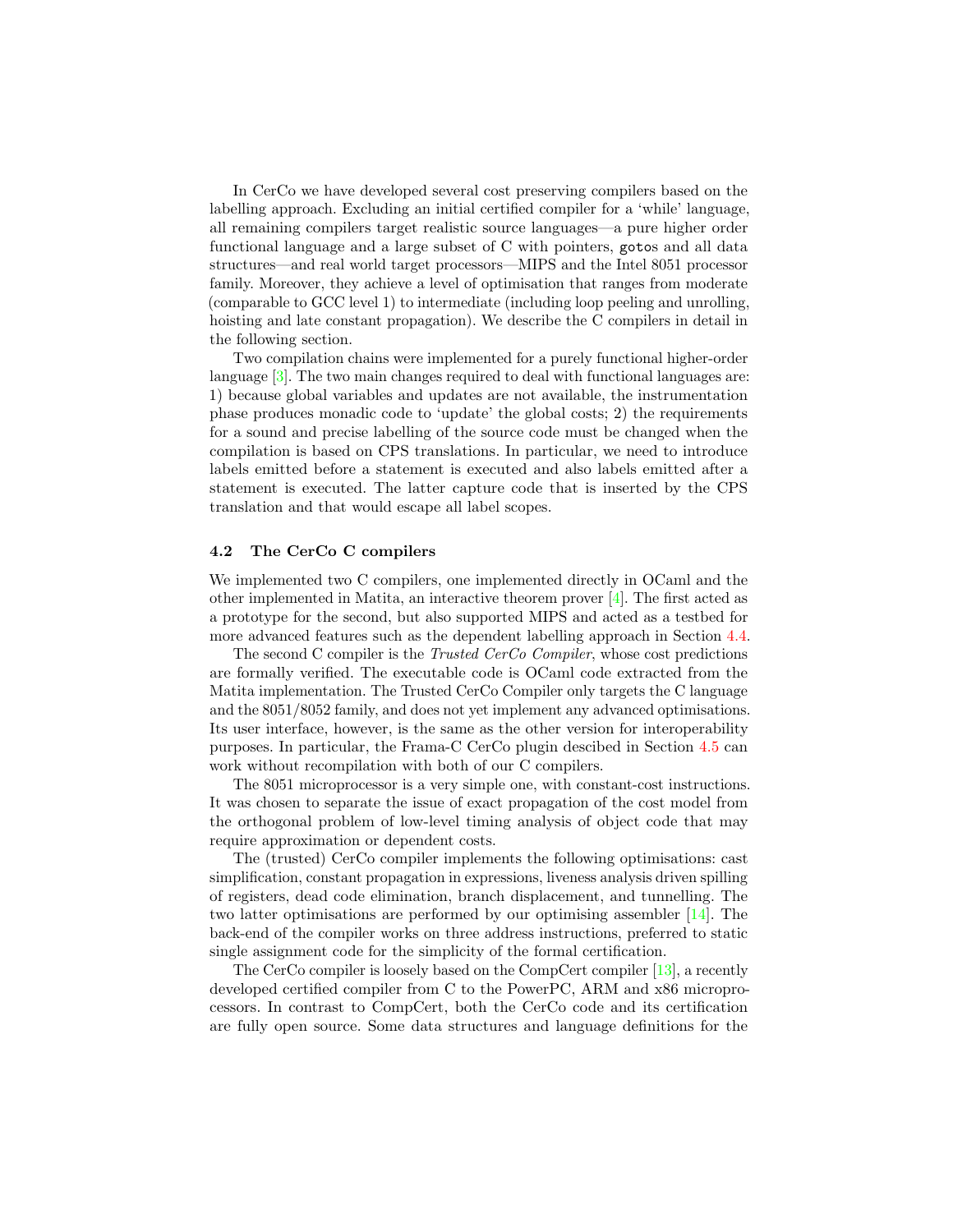front-end are directly taken from CompCert, while the back-end is a redesign of a compiler from Pascal to MIPS used by François Pottier for a course at the Ecole Polytechnique. The main differences in the CerCo compiler are: ´

- All the intermediate languages include label emitting instructions to implement the labelling approach, and the compiler preserves execution traces.
- Instead of targeting an assembly language with additional macro-instructions which are expanded before assembly, we directly produce object code in order to perform the timing analysis, using an integrated optimising assembler.
- In order to avoid the additional work of implementing a linker and a loader, we do not support separate compilation and external calls. Adding them is orthogonal to the labelling approach and should not introduce extra problems.
- We target an 8-bit processor, in contrast to CompCert's 32-bit targets. This requires many changes and more compiler code, but it is not fundamentally more complex. The proof of correctness, however, becomes much harder.
- We target a microprocessor that has a non-uniform memory model, which is still often the case for microprocessors used in embedded systems and that is becoming common again in multi-core processors. Therefore the compiler has to keep track of data and it must move data between memory regions in the proper way. Moreover the size of pointers to different regions is not uniform.

#### 4.3 Formal certification of the CerCo compiler

We have formally certified in Matita that the cost models induced on the source code by the Trusted CerCo Compiler correctly and precisely predict the object code behaviour. There are two cost models, one for execution time and one for stack space consumption. We show the correctness of the prediction only for those programs that do not exhaust the available stack space, a property that—thanks to the stack cost model—we can statically analyse on the source code in sharp contrast to other certified compilers. Other projects have already certified the preservation of functional semantics in similar compilers, so we have not attempted to directly repeat that work and assume functional correctness for most passes. In order to complete the proof for non-functional properties, we have introduced a new, structured, form of execution trace, with the related notions for forward similarity and the intensional consequences of forward similarity. We have also introduced a unified representation for back-end intermediate languages that was exploited to provide a uniform proof of forward similarity.

The details on the proof techniques employed and the proof sketch can be found in the CerCo deliverables and papers [\[9\]](#page-17-13). In this section we will only hint at the correctness statement, which turned out to be more complex than expected.

The correctness statement. Real time programs are often reactive programs that loop forever responding to events (inputs) by performing some computation followed by some action (output) and continuing as before. For these programs the overall execution time does not make sense. The same is true for reactive programs that spend an unpredictable amount of time in I/O. Instead, what is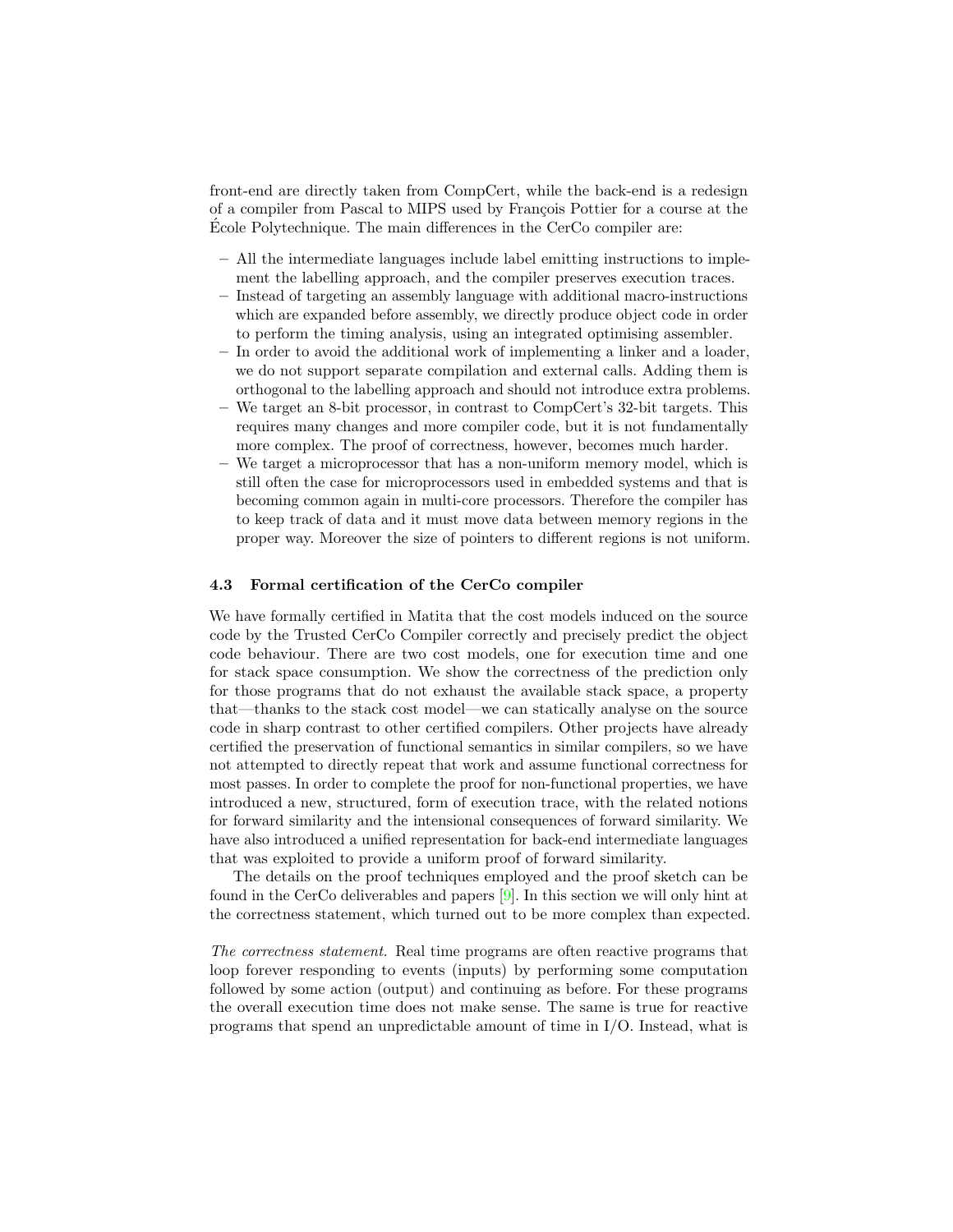interesting is the reaction time — the time spent between I/O events. Moreover, we are interested in predicting and ruling out crashes due to running out of space on certain inputs. Therefore we need a statement that talks about sub-runs of a program. A natural candidate is that the time predicted on the source code and spent on the object code by two corresponding sub-runs are the same. To make this statement formal we must identify the corresponding sub-runs and how to single out those that are meaningful. We introduce the notion of a measurable sub-run of a run which does not exhaust the available stack before or during the sub-run, the number of function calls and returns in the sub-run is the same, the sub-run does not perform any I/O, and the sub-run starts with a label emission statement and ends with a return or another label emission statement. The stack usage is bounded using the stack usage model that is computed by the compiler.

The statement that we formally proved is: for each C run with a measurable sub-run, there exists an object code run with a sub-run, with the same execution trace for both the prefix of the run and the sub-run itself, and where the time spent by the object code in the sub-run is the same as the time predicted on the source code using the time cost model generated by the compiler.

We briefly discuss the constraints for measurability. Not exhausting the stack space is necessary for a run to be meaningful, because the source semantics has no notion of running out of memory. Balancing function calls and returns is a requirement for precision: the labelling approach allows the scope of a label to extend after function calls to minimize the number of labels. (The scope excludes the called function's execution.) If the number of calls/returns is unbalanced, it means that there is a call we have not returned to that could be followed by additional instructions whose cost has already been taken in account. The last condition on the start and end points of a run is also required to make the bound precise. With these restrictions and the 8051's simple timing model we obtain exact predictions. If we relax these conditions then we obtain a corollary with an upper bound on the cost. Finally, I/O operations can be performed in the prefix of the run, but not in the measurable sub-run. Therefore we prove that we can predict reaction times, but not I/O times, as desired.

#### <span id="page-12-0"></span>4.4 Dependent labelling

The core idea of the basic labelling approach is to establish a tight connection between basic blocks executed in the source and target languages. Once the connection is established, any cost model computed on the object code can be transferred to the source code, without affecting the code of the compiler or its proof. In particular, we can also transport cost models that associate to each label a function from the hardware state to a natural number. However, a problem arises during the instrumentation phase that replaces label emission statements with increments of global cost variables. They are incremented by the result of applying the label's cost function to the hardware state at the time of execution of the block. However, the hardware state comprises both the functional state that affects the computation (the value of the registers and memory) and the non-functional state that does not (the pipeline and cache contents, for example).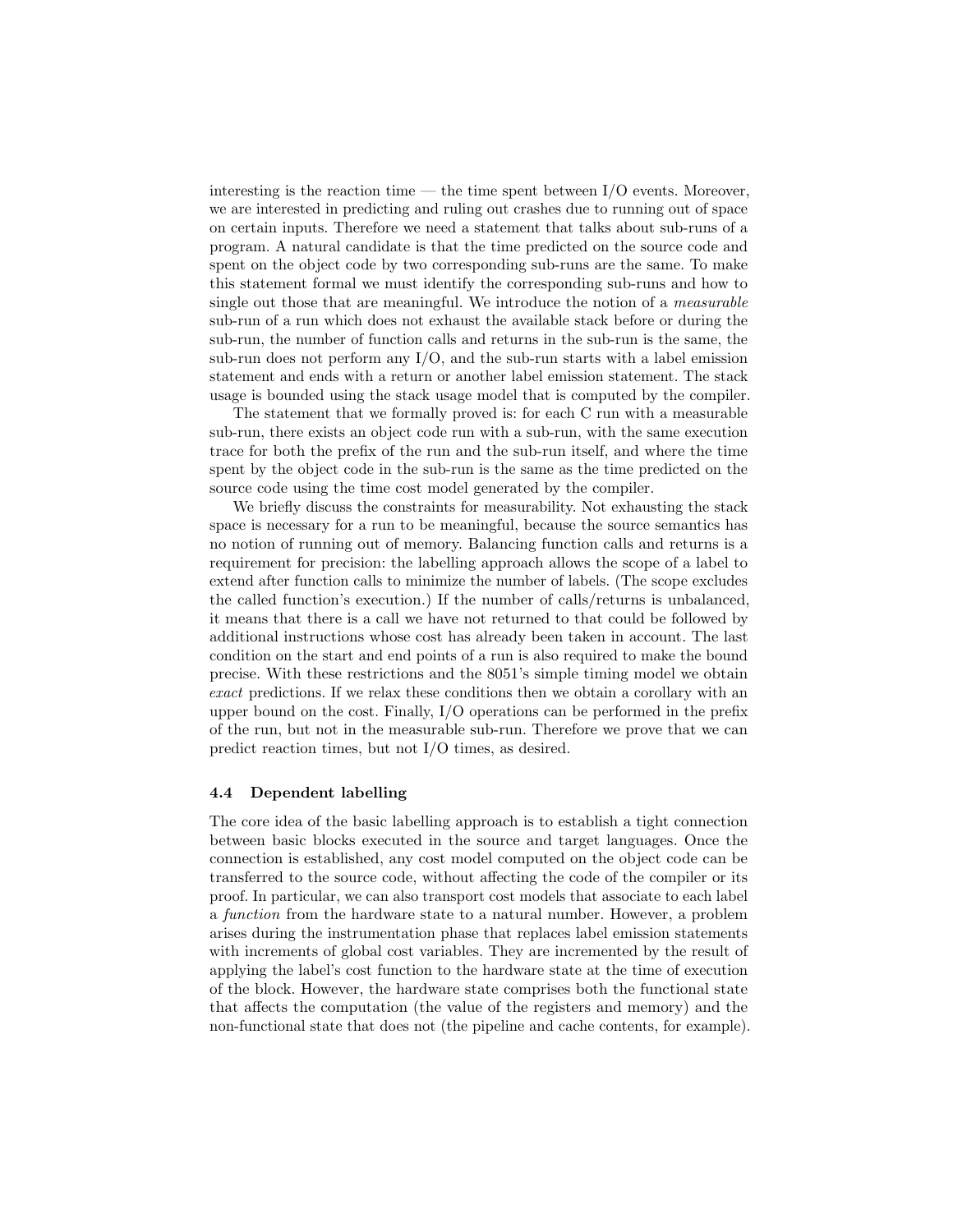We can find corresponding information for the former in the source code state, but constructing the correspondence may be hard and lifting the cost model to work on the source code state is likely to produce cost expressions that are too complex to understand and reason about. Fortunately, in modern architectures the cost of executing single instructions is either independent of the functional state or the jitter—the difference between the worst and best case execution times—is small enough to be bounded without losing too much precision. Therefore we only consider dependencies on the 'non-functional' parts of the state.

The non-functional state is not directly related to the high level state and does not influence the functional properties. What can be done is to expose key aspects of the non-functional state in the source code. We present here the basic intuition in a simplified form: the technical details that allow us to handle the general case are more complex and can be found in [\[16\]](#page-17-14). We add to the source code an additional global variable that represents the non-functional state and another one that remembers the last few labels emitted. The state variable must be updated at every label emission statement, using an update function which is computed during the processor timing analysis. This update function assigns to each label a function from the recently emitted labels and old state to the new state. It is computed by composing the semantics of every instruction in a basic block restricted to the non-functional part of the state.

Not all the details of the non-functional state needs to be exposed, and the technique works better when the part of state that is required can be summarised in a simple data structure. For example, to handle simple but realistic pipelines it is sufficient to remember a short integer that encodes the position of bubbles (stuck instructions) in the pipeline. In any case, it is not necessary for the user to understand the meaning of the state to reason over the properties of the program. Moreover, the user, or the invariant generator tools that analyse the instrumented source code produced by the compiler, can decide to trade precision of the analysis for simplicity by approximating the cost by safe bounds that do not depend on the processor state. Interestingly, the functional analysis of the code could determine which blocks are executed more frequently in order to use more aggressive approximations for those that are executed least.

Dependent labelling can also be applied to allow the compiler to duplicate blocks that contain labels (e.g. in loop optimisations)  $[16]$ . The effect is to assign a different cost to the different occurrences of a duplicated label. For example, loop peeling turns a loop into the concatenation of a copy of the loop body for the first iteration and the conditional execution of the loop for successive iterations. Further optimisations will compile the two copies of the loop differently, with the first body usually taking more time.

By introducing a variable that keeps track of the iteration number, we can associate to the label a cost that is a function of the iteration number. The same technique works for loop unrolling without modification: the function will assign one cost to the even iterations and another cost to the odd ones. The optimisation code that duplicates the loop bodies must also modify the code to correctly propagate the update of the iteration numbers. The technical details are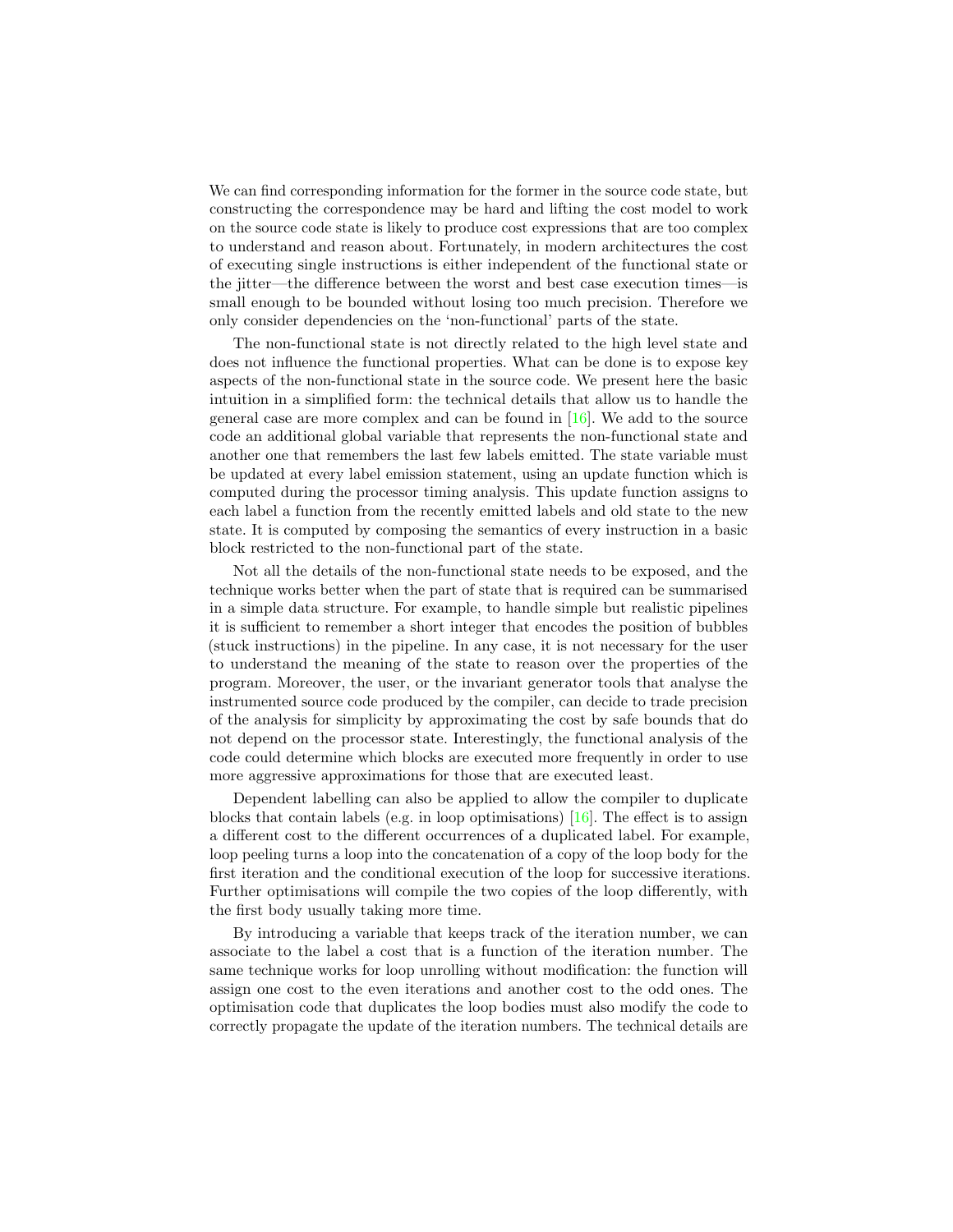more complicated and can be found in the CerCo reports and publications. The implementation, however, is quite simple (and forms part of our OCaml version of the compiler) and the changes to a loop optimising compiler are minimal.

#### <span id="page-14-0"></span>4.5 Techniques to exploit the induced cost model

We now turn our attention to synthesising high-level costs, such as the reaction time of a real-time program. We consider as our starting point source level costs provided by basic labelling, in other words annotations on the source code which are constants that provide a sound and sufficiently precise upper bound on the cost of executing the blocks after compilation to object code.

The principle that we have followed in designing the cost synthesis tools is that the synthesised bounds should be expressed and proved within a general purpose tool built to reason on the source code. In particular, we rely on the Frama-C tool to reason on C code and on the Coq proof-assistant to reason on higher-order functional programs. This principle entails that the inferred synthetic bounds are indeed correct as long as the general purpose tool is, and that there is no limitation on the class of programs that can be handled, for example by resorting to interactive proof.

Of course, automation is desirable whenever possible. Within this framework, automation means writing programs that give hints to the general purpose tool. These hints may take the form, say, of loop invariants/variants, of predicates describing the structure of the heap, or of types in a light logic. If these hints are correct and sufficiently precise the general purpose tool will produce a proof automatically, otherwise, user interaction is required.

The Cost plugin and its application to the Lustre compiler. Frama-C [\[10\]](#page-17-2) is a set of analysers for C programs with a specification language, ACSL. New analyses can be added dynamically via plugins. For instance, the Jessie plugin [\[12\]](#page-17-15) allows deductive verification of C programs with respect to their specification in ACSL, with various provers as back-end tools. We developed the CerCo Cost plugin for the Frama-C platform as a proof of concept of an automatic environment exploiting the cost annotations produced by the CerCo compiler. It consists of an OCaml program which essentially uses the CerCo compiler to produce a related C program with cost annotations, and applies some heuristics to produce a tentative bound on the cost of executing the C functions of the program as a function of the value of their parameters. The user can then call the Jessie plugin to discharge the related proof obligations. In the following we elaborate on the soundness of the framework and the experiments we performed with the Cost tool on C programs, including some produced by a Lustre compiler.

Soundness. The soundness of the whole framework depends on the cost annotations added by the CerCo compiler, the verification conditions (VCs) generated by Jessie, and the external provers discharging the VCs. Jessie can be used to verify the synthesised bounds because our plugin generates them in ACSL format. Thus, even if the added synthetic costs are incorrect (relatively to the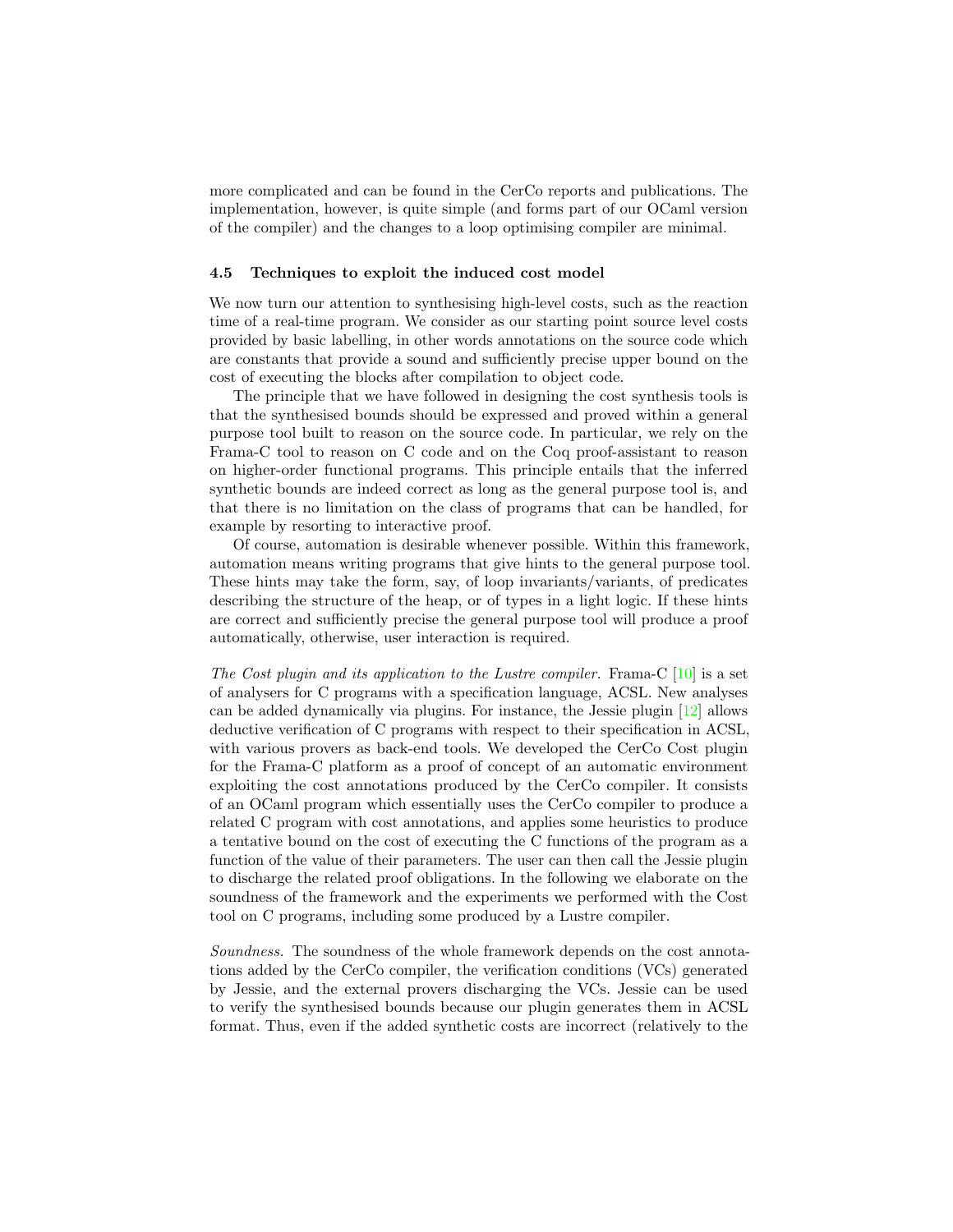cost annotations), the process as a whole is still correct: indeed, Jessie will not validate incorrect costs and no conclusion can be made about the WCET of the program in this case. In other terms, the soundness does not depend on the cost plugin, which can in principle produce any synthetic cost. However, in order to be able to actually prove a WCET bound for a C function, we need to add correct annotations in a way that Jessie and subsequent automatic provers have enough information to deduce their validity. In practice this is not straightforward even for very simple programs composed of branching and assignments (no loops and no recursion) because a fine analysis of the VCs associated with branching may lead to a complexity blow up.

Experience with Lustre. Lustre  $\begin{bmatrix} 7 \end{bmatrix}$  is a data-flow language for programming synchronous systems, with a compiler which targets C. We designed a wrapper for supporting Lustre files. The C function produced by the compiler is relatively simple loop-free code which implements the step function of the synchronous system and computing the WCET of the function amounts to obtaining a bound on the reaction time of the system. We tested the Cost plugin and the Lustre wrapper on the C programs generated by the Lustre compiler. For programs consisting of a few hundred lines of code, the cost plugin computes a WCET and Alt-Ergo is able to discharge all VCs automatically.

Handling C programs with simple loops. The cost annotations added by the CerCo compiler take the form of C instructions that update a fresh global variable called the cost variable by a constant. Synthesizing a WCET bound of a C function thus consists of statically resolving an upper bound of the difference between the value of the cost variable before and after the execution of the function, i.e. finding the instructions that update the cost variable and establish the number of times they are passed through during the flow of execution. To perform the analysis the plugin assumes that there are no recursive functions in the program, and that every loop is annotated with a variant. In the case of 'for' loops the variants are automatically inferred where a loop counter can be syntactically detected.

The plugin computes a call-graph and proceeds to calculate bounds for each function from the leaves up to the main function. The computation of the cost of each function is performed by traversing its control flow graph, where the cost of a node is the maximum of the costs of the successors. In the case of a loop with a body that has a constant cost for every step of the loop, the cost is the product of the cost of the body and of the variant taken at the start of the loop. In the case of a loop with a body whose cost depends on the values of some free variables, a fresh logic function  $f$  is introduced to represent the cost of the loop in the logic assertions. This logic function takes the variant as a first parameter. The other parameters of f are the free variables of the body of the loop. An axiom is added to account for the fact that the cost is accumulated at each step of the loop. The cost of the function is added as post-condition of the function.

The user can also specify more precise variants and annotate functions with their own cost specifications. The plugin will use these instead of computing its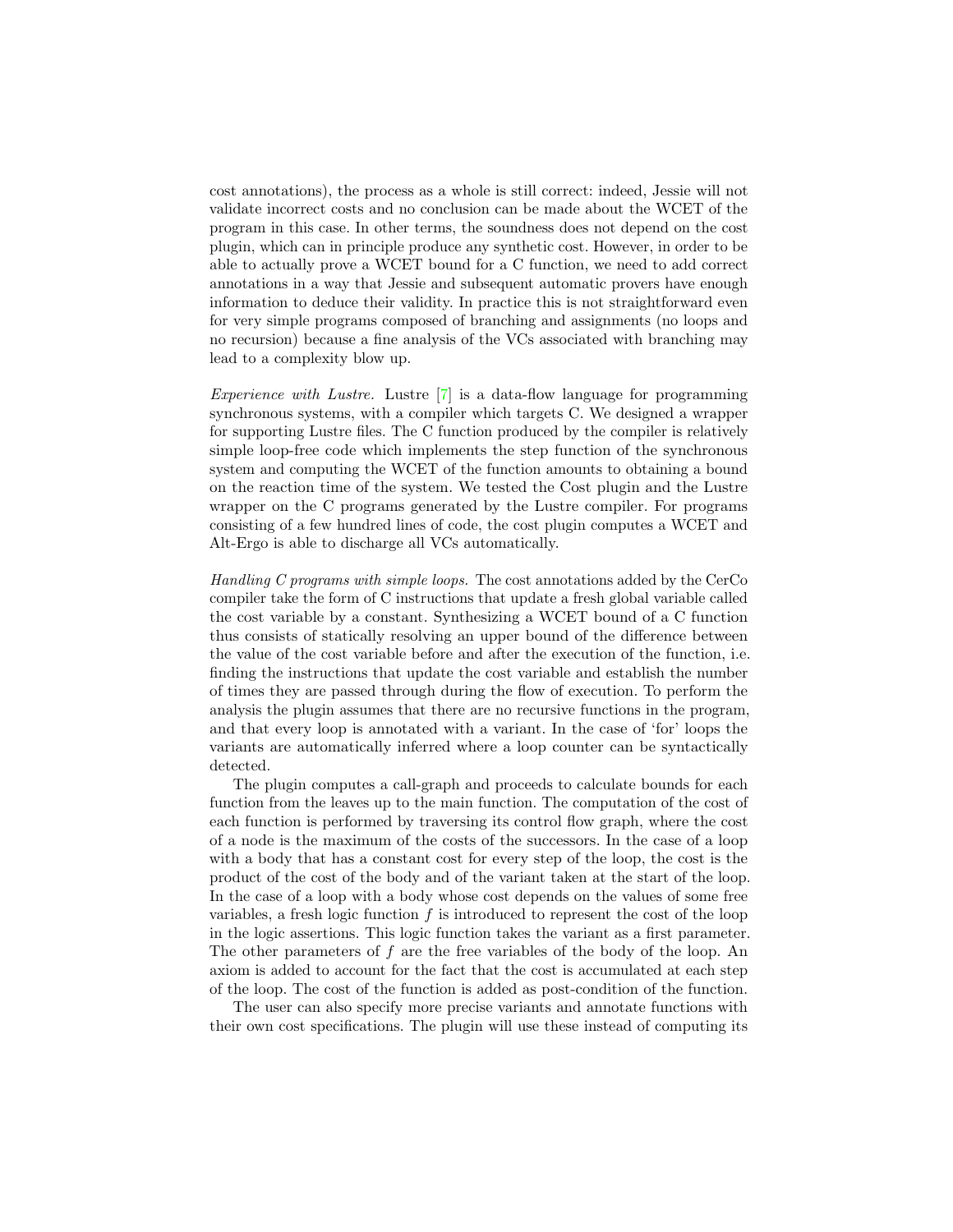own, allowing greater precision and the ability to analyse programs which the variant generator does not support.

In addition to the loop-free Lustre code, this method was successfully applied to a small range of cryptographic code. See [\[5\]](#page-17-1) for more details. The example in Section [3](#page-6-1) was also produced using the plug-in. The variant was calculated automatically by noticing that j is a loop counter with maximum value len. The most expensive path through the loop body  $(78 + 136 = 214)$  is then multiplied by the number of iterations to give the cost of the loop.

C programs with pointers. Using first-order logic and SMT solvers to specify and verify programs involving pointer-based data structures such as linked-lists or graphs shows some limitations. Separation logic, a program logic with a new notion of conjunction to express spatial heap separation, is an elegant alternative. Bobot has recently introduced automatically generated separation predicates to simulate separation logic reasoning in the Jessie plugin where the specification language, the verification condition generator, and the theorem provers were not designed with separation logic in mind [\[6\]](#page-17-16). CerCo's plugin can exploit these predicates to automatically reason about the cost of execution of simple heap manipulation programs such as an in-place list reversal.

# 5 Conclusions and future work

All CerCo software and deliverables may be found on the project homepage [\[9\]](#page-17-13).

The results obtained so far are encouraging and provide evidence that it is possible to perform static time and space analysis at the source level without losing accuracy, reducing the trusted code base and reconciling the study of functional and non-functional properties of programs. The techniques introduced seem to be scalable, cover both imperative and functional languages and are compatible with every compiler optimisation considered by us so far.

To prove that compilers can keep track of optimisations and induce a precise cost model on the source code, we targeted a simple architecture that admits a cost model that is execution history independent. The most important future work is dealing with hardware architectures characterised by history-dependent stateful components, like caches and pipelines. The main issue is to assign a parametric, dependent cost to basic blocks that can be later transferred by the labelling approach to the source code and represented in a meaningful way to the user. The dependent labelling approach that we have studied seems a promising tool to achieve this goal, but more work is required to provide good source level approximations of the relevant processor state.

Other examples of future work are to improve the cost invariant generator algorithms and the coverage of compiler optimisations, to combining the labelling approach with the type and effect discipline of [\[15\]](#page-17-17) to handle languages with implicit memory management, and to experiment with our tools in the early phases of development. Larger case studies are also necessary to evaluate the CerCo's prototype on realistic, industrial-scale programs.